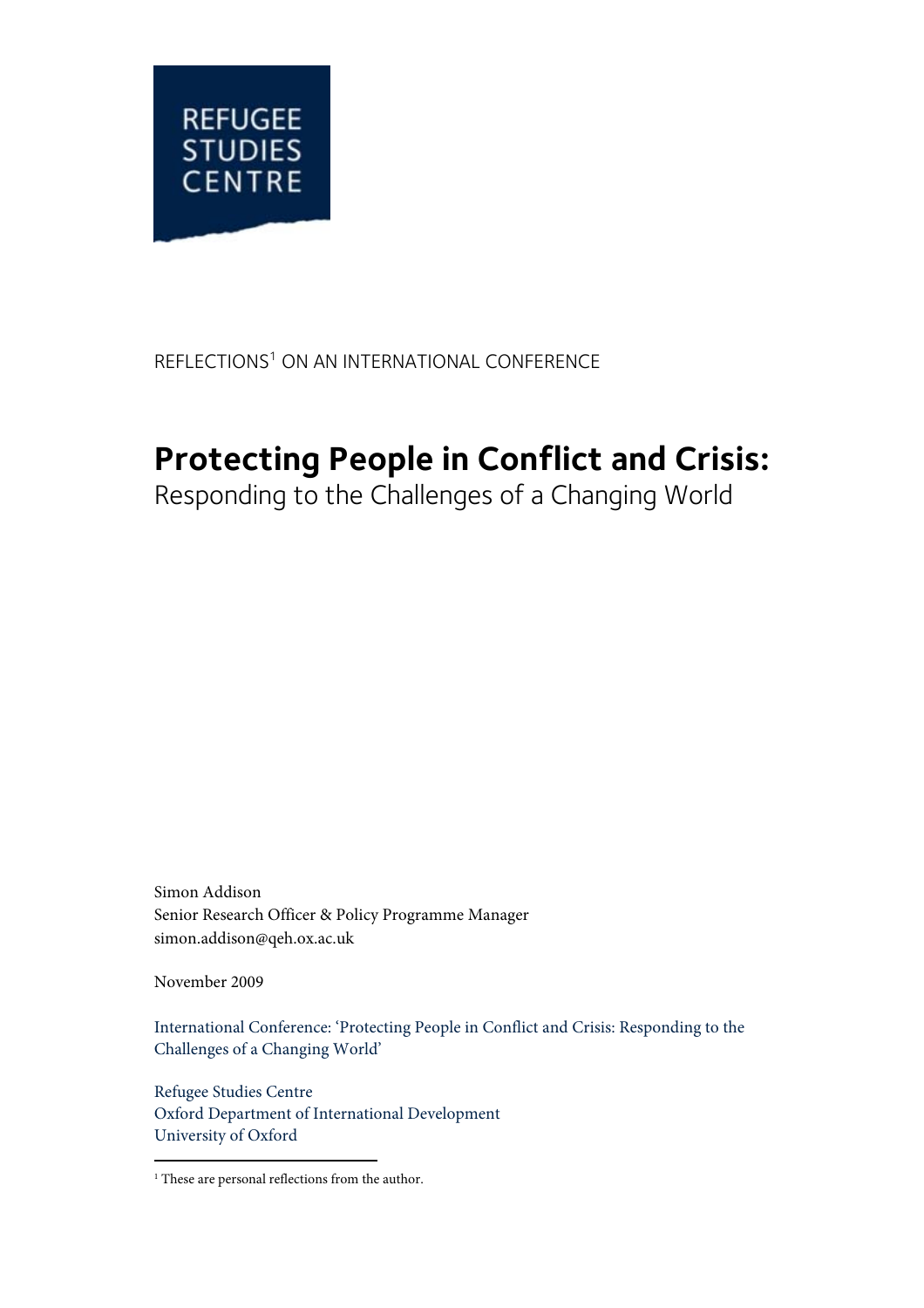Ten years ago the International Committee for the Red Cross (ICRC) defined humanitarian protection as including "all activities aimed at obtaining full respect for the rights of the individual in accordance with the letter and spirit of the relevant bodies of law (i.e. human rights, humanitarian and refugee law)." Since then humanitarian protection has received growing attention within the humanitarian sector, becoming not one of the central aims of the international community but also one of its greatest challenges.

This conference, which was hosted by the Refugee Studies Centre (RSC) in collaboration with the Humanitarian Policy Group (HPG) and with generous support from the Danish Ministry of Foreign Affairs, convened over 180 participants from more than 40 countries to discuss the current state of humanitarian protection research, policy and practice, with a view to developing new ideas for the protection of people in conflict and crisis in the 21st century. The conference revolved around six thematic tracks: concepts of protection; the politics of protection; populations at risk; protection, security and the military; national and regional responsibilities to protect; protection in practice.

Eighty-four papers were presented and it is impossible to represent the depth, richness and complexity of the debates that took place. With that in mind however, a number of key themes emerged strongly, particularly around the challenges faced by humanitarian practitioners seeking to deliver 'protection' in a hostile world and the role which academics could play in addressing these challenges. The text below provides some reflections of those themes.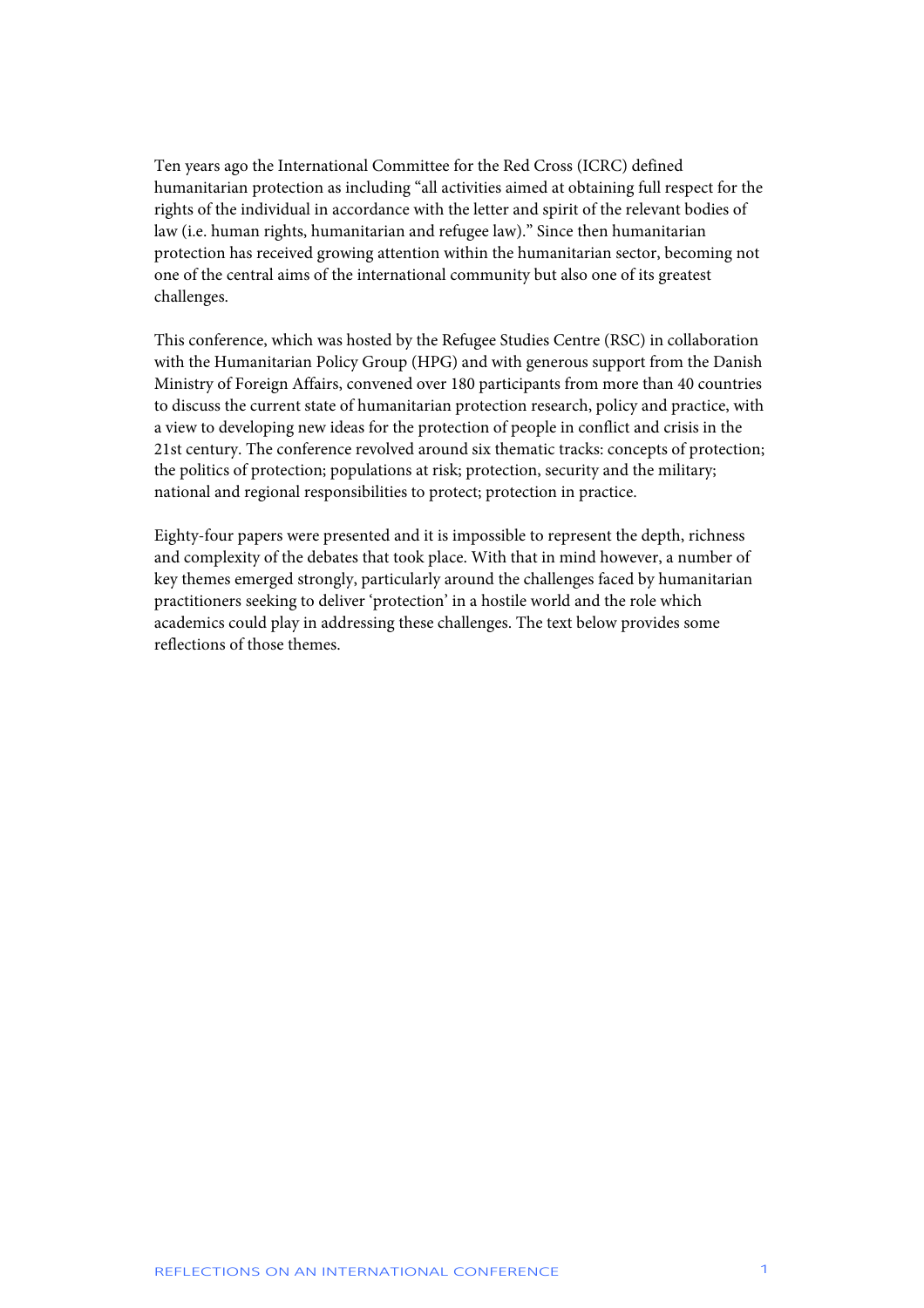### **'Protection' is evolving**

While, prior to the end of the Cold War, 'protection' was principally the concern of states and international agencies mandated to deal with specific categories of protected persons (particularly refugees), since the 1990s the scope of protection has widened to encompass wider civilian populations considered 'vulnerable' or 'at risk' as a result of war, persecution, generalized violence, local conflict, mass atrocity and natural disaster. In parallel, the range of organisations that have incorporated civilian protection as an operational objective has grown rapidly to include not only the key mandated agencies – ICRC, the UN High Commissioner for Refugees (UNHCR), the Office of the High Commissioner for Human Rights (OHCHR) and the UN Children's Fund (UNICEF) – but also the UN Security Council, regional organisations such as the African Union (AU), other UN agencies such as the Office for the Coordination of Humanitarian Affairs (OCHA), non-governmental organisations (NGOs), faith-based movements and civil society organisations (CSOs).

#### **Conceptual and institutional innovations**

There has also been rapid innovation in the way that 'protection' is conceived, framed and implemented, and institutional roles and responsibilities have expanded in tandem. The Responsibility to Protect agenda, the Guiding Principles on Internal Displacement, the UN's humanitarian reform process and new international peacekeeping mandates have all emphasised civilian protection as a central concern and generated emergent normative and operational protection frameworks applicable during armed conflict and more generally during humanitarian crisis.

A degree of international support has developed, at least among Western states, for the 'responsibility to protect' and 'sovereignty as responsibility' concepts that challenge the traditional international legal principles of inter-state equality, independence and noninterference by placing emphasis on states' responsibility to protect the human rights of their citizens. Humanitarian agencies are developing new approaches to seeking to deliver protection in the field through protection 'mainstreaming' within humanitarian programming, and international and regional military actors are developing new doctrines for civilian protection. The question arises as to whether new legal and normative frameworks should be developed to protect those who may be displaced by climate-related environmental change.

#### **Dilemmas and challenges**

Such developments have tested existing ideas of what protection means, to whom it should apply, and how it can be achieved in the field. They have also exposed serious weaknesses in the global architecture for the protection of people in conflict and crisis.

Numerous dilemmas and challenges exist: the continuing conflation of humanitarian, security and development policies at national, regional and global levels; the tightening of asylum policies by refugee receiving states; the apparently intractable crises in countries such as Sudan, Somalia, Democratic Republic of Congo (DRC), Afghanistan, Iraq and Colombia; and the continuing failure of international legal, political and military instruments to enforce states' responsibilities to protect their citizens, all beg the question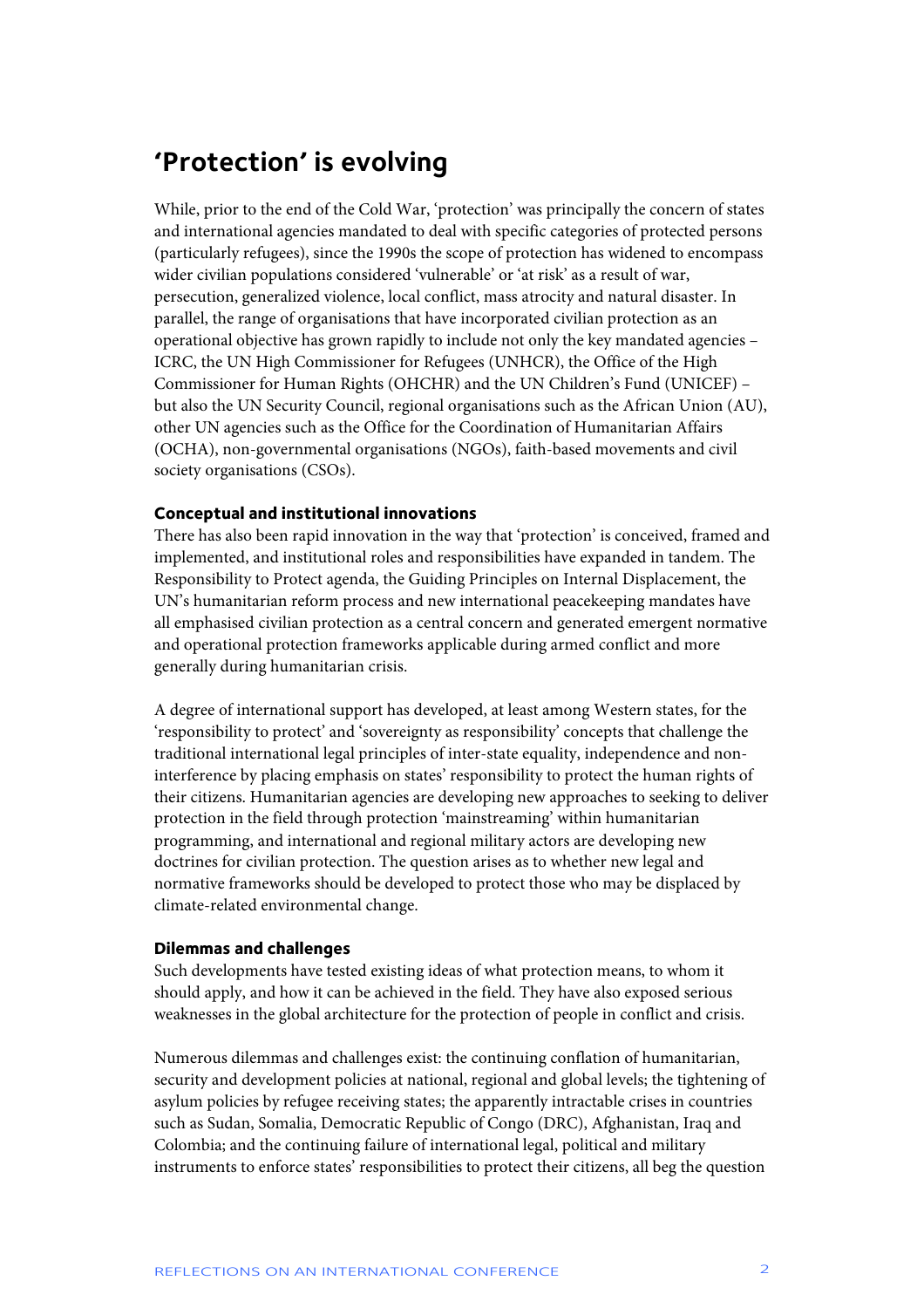of how current conceptions of, and mechanisms for, providing protection can cope effectively with the complex realities of contemporary conflict and crisis. The new century also brings with it potentially new threats associated with transformations in global climate and environment, shifts in global economic and geopolitical relations, and changes in the nature of warfare, all of which beg the question of how states and international actors can best work to guarantee protection in the decades to come.

As the sphere of 'protection' has broadened to incorporate new forms of risk, agency roles have expanded and protection approaches have proliferated. This has not only raised questions about the responsibilities, mandates and capacities of humanitarian organisations, but genuine dilemmas have emerged concerning the effectiveness of the different protection approaches taken by international actors and the nature of their articulation with national and regional actors.

In particular, questions of effectiveness have been raised by the fact that, in many crisis contexts, humanitarian practitioners face an increasingly restricted operational space in which they can operate. Attacks both by state and non-state belligerents, restrictive state policies and inadequate funding have all impacted negatively upon the ability of agencies to provide effective protection. More traditional mechanisms of international protection such as asylum and non-refoulement have come increasingly under pressure as states have tightened their policies on the protection of refugees and other 'persons of concern'. These trends suggest that we may be entering a new era in which 'protection space' becomes ever narrower, bringing into question the sustainability of the current protection regime.

In addressing these challenges the community of states, international agencies and civil society organisations that seek to protect those affected by conflict and crisis need to take stock and consider a range of testing issues.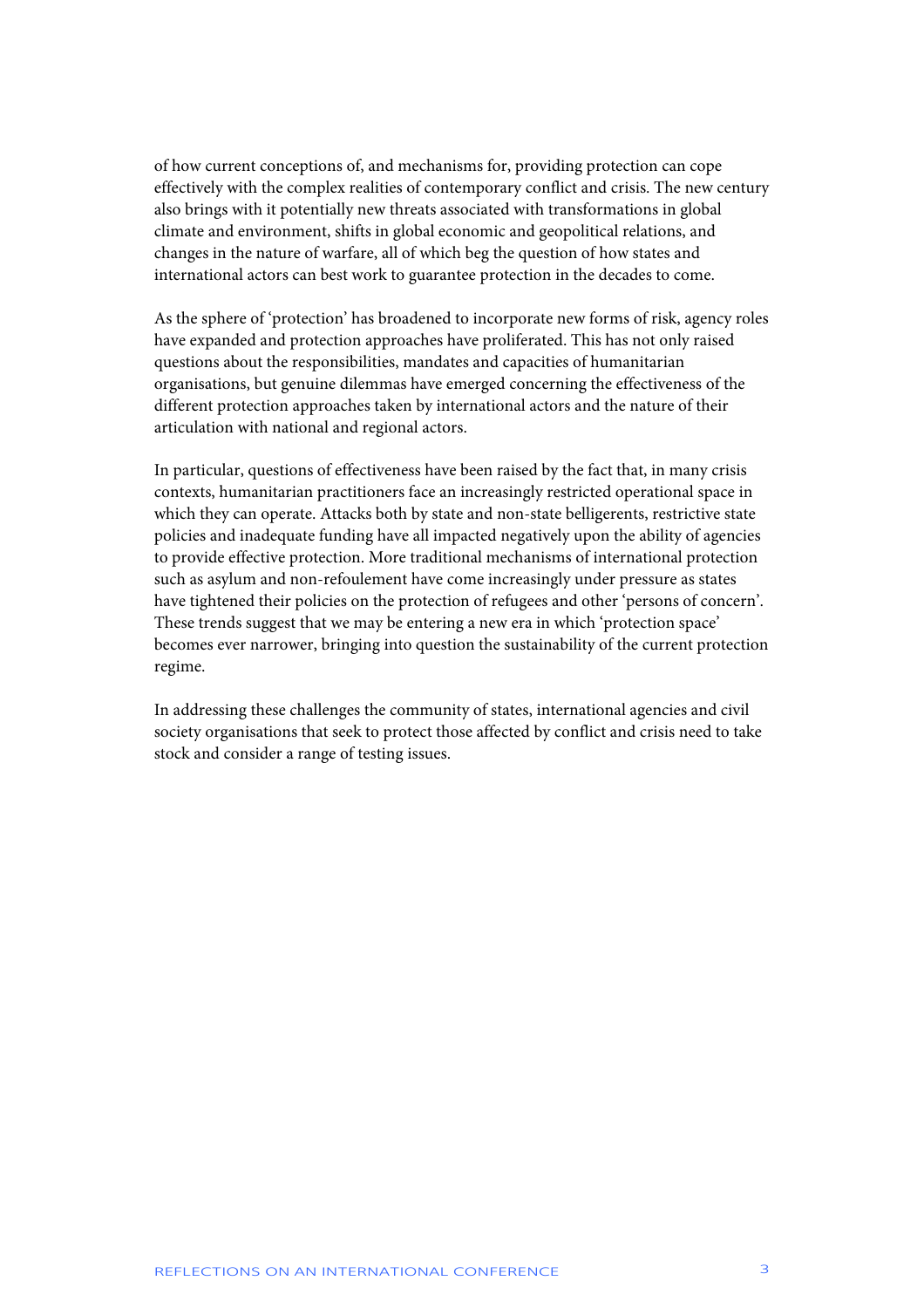### **Concepts of protection**

How 'protection' is conceptualised determines the way that protection programmes are conceived, planned and implemented. Despite the working definition provided by the ICRC in 1999, the concept remains highly contested, with humanitarian agencies interpreting what is meant by 'protection' in a variety of ways. The ICRC definition is very broad, encompassing all activities that seek to secure the rights of the individual in situations of conflict. While this definition deliberately sought to reconcile a variety of differing approaches, some practitioners consider the definition to be far too wide, arguing that it has produced a situation in which almost all forms of humanitarian activity can be described as 'protection'.

### **Means vs ends**

A further difficulty lies with the fact that the ICRC definition describes protection in terms of the activities of those who seek to protect women, men and children affected by conflict and crisis. It does not incorporate the multi-dimensional nature of protection as activity, state of being, and it privileges the perspective of human rights defenders over the perspective of those affected.

In particular it does not take fully into account the nature of protection as an objective or outcome. As such it privileges a perspective that focuses on means rather than ends and does not incorporate adequately: the fact that protection programming should prioritise the needs and demands of affected populations over the objectives of organizations working on protection activities and, the fact that affected populations often conceive of 'protection' quite differently to those who seek to implement protection programmes.

### **Protection vs security**

Other groups beyond the humanitarian sector also understand the meaning of protection in very different ways. While many humanitarians understand protection as relating to the enjoyment of certain rights by individuals, other actors such as states, militaries and even civilians themselves often conceive of protection as relating principally to the provision of physical security to the civilian population. Such attitudes may conflate protection and security in ways that can be highly problematic for humanitarians and civilians alike.

Similarly, the typical responses of the UN Security Council, the North Atlantic Treaty Organisation (NATO) or unilateral state actors to instances of mass abuse tend to prioritise the provision of physical security by military forces before the more nuanced approaches of humanitarians. Within the framework of 'humanitarian intervention' there is also a tendency to prioritise peace-enforcement or peace-keeping through the deployment of military forces, even though most peace-keeping missions now have civilian protection as a core pillar of their mandate. The question remains of how strong the protection mandate of peacekeeping and peace enforcement forces is and how well these military forces are supported and equipped to deliver protection on the ground.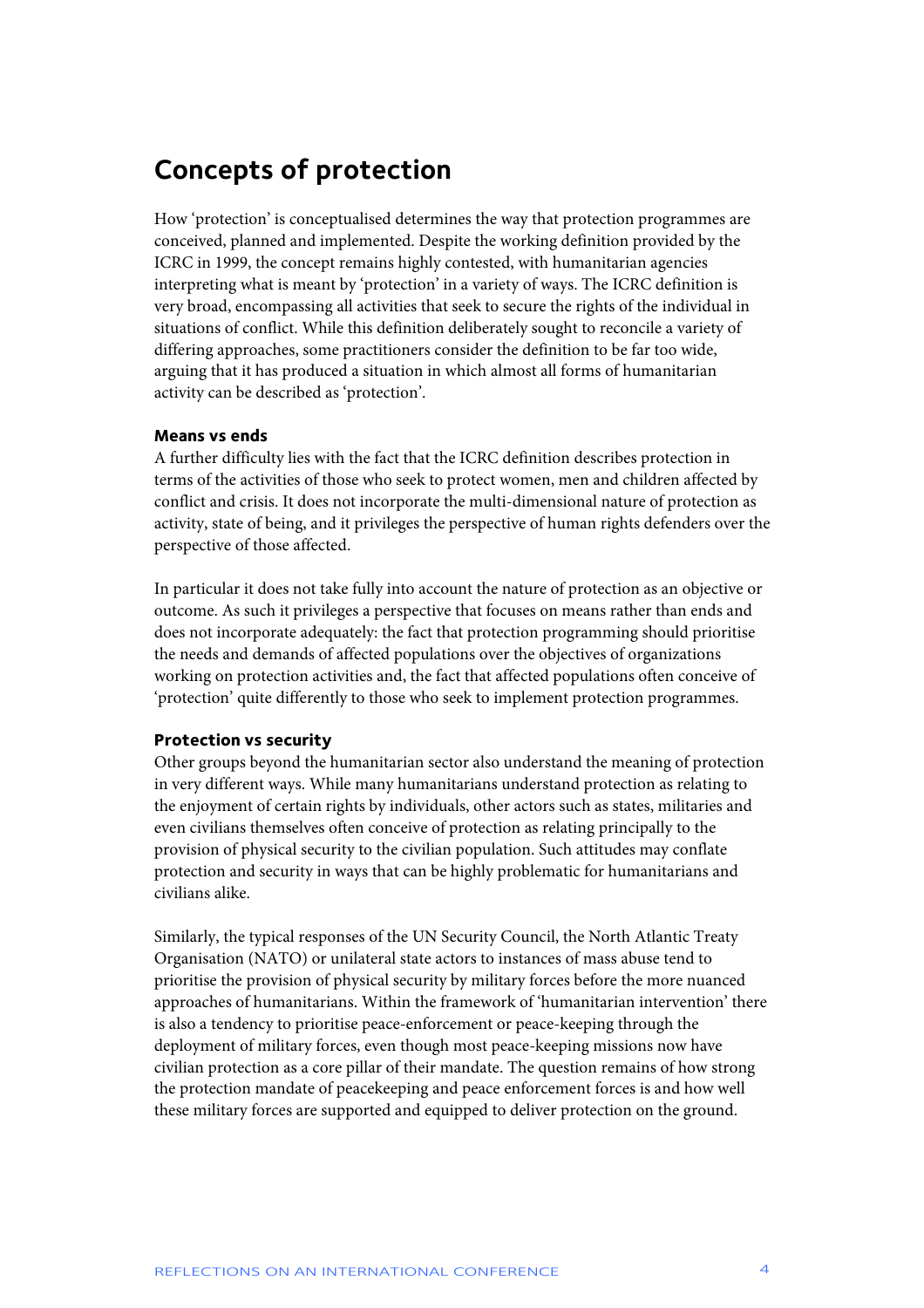### **The politics of protection**

In some contexts, where they are able and willing to implement civilian protection mandates effectively, military actors may expand humanitarian space. In other situations, the conflation of protection with security compromises protection efforts by politicising them. For instance the inclusion of civilian protection responsibilities within peacekeeping operations mandated by the UN, NATO or AU inevitably blurs the line between the politics of those bodies (and their member states) and humanitarian principles of neutrality and impartiality. This can provoke violent responses from both state actors, non-state actors and even civilians if they perceive a functional link between humanitarian, political and military interventions. Such responses almost certainly result in a shrinking of humanitarian space and a concomitant reduction in 'protection space'.

Similarly, the protection operations of humanitarian organisations themselves may blur the boundaries between the political and the humanitarian, particularly where international justice & associated human rights advocacy is involved. Some practitioners believe that this type of advocacy is the central component of any protection programme, but the tendency of some advocacy activities to publicly name and shame and recommend the prosecution of those deemed to have violated the rights of individuals are often disconnected from humanitarian priorities and almost inevitably politicise such programmes and– especially where such accusations are levelled against states.

### **Principles or pragmatism?**

Given these pitfalls, protection practitioners working within humanitarian environments must ask themselves just how far it is possible to implement protection-specific activities without compromising humanitarian principles. Is protection work inevitably political to some extent? How do the concepts 'humanitarian' and 'protection' implicate one another, especially in situations internal to a particular nation state where questions of sovereignty come into play? How should humanitarian practitioners and those with a strict human rights focus engage with one another more effectively to safeguard humanitarian space? How can humanitarian actors engage more effectively with both military and political actors to achieve civilian protection without compromising their principles, and should they?

In answering these questions two principal lines of thought emerge. On the one hand there are those who suggest that humanitarians must be much more proactive in seeking to influence political and military practice, while striving to ensure that protection does not become improperly politicised. Others rely upon orthodox principles of humanitarian action by rejecting direct public engagement on political and military matters, by being cautious about public advocacy on protection issues and by focusing on making a contribution to the general protective environment through the effective delivery of humanitarian relief rather than by engaging in protection-specific activities.

#### **UN politics**

The most important forum in which the politics of protection is played out is the United Nations, and the Security Council in particular. After being put forward in 2001 by the International Commission on State Sovereignty the principle of the Responsibility to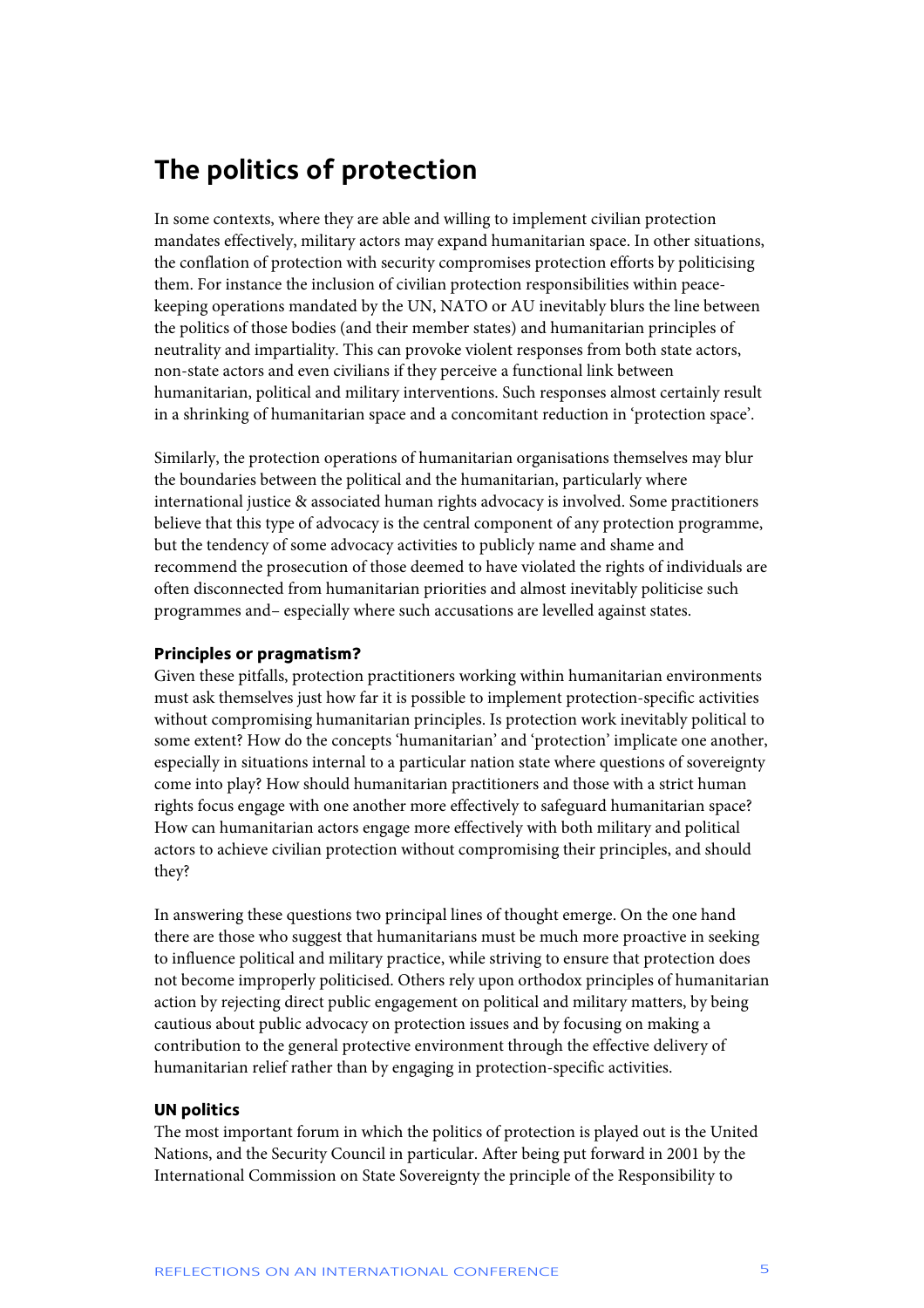Protect was accepted by all member states of the United Nations in the 2005 World Summit Outcome. While adherence to the doctrine was reaffirmed in an UN Security Council Resolution in 2006 and was the focus of a General Assembly debate in July 2009. the norm is still contested by some states and is yet to be translated effectively into practice. The UN has yet to prove itself effective in protecting civilians where nation states are known to be violating the rights of their citizens en masse. Numerous problems exist:

- 1. The Security Council remains highly selective in its responses, tending to prioritise either questions of international peace and security or the strategic security concerns of its members (or both), rather than the protection of civilians per se. The Council's veto system is a particular sticking point, often rendering it impotent by privileging the strategic concerns of individual veto-holding states.
- 2. While UN peace-enforcement, peace-keeping and stabilization missions are generally mandated to support civilian protection they are typically supplied with inadequate training and resources to implement that mandate effectively, or are simply an inappropriate vehicle to fulfil that function. Such missions systematically fail to supply adequate levels of support to civilian police forces and tend to prioritise military operations to provide 'security' over 'protection'.
- 3. Questions of burden-sharing are raised by the fact that peace-keeping is increasingly an activity implemented by the militaries of developing nations. While the regionalization of peace-keeping through bodies such as the AU and the mobilization of forces from countries such as Bangladesh, Guatemala, Uganda and Jordan as the backbone of UN peace-keeping missions may be desirable in principal, such forces are often inadequately trained and resourced, and do not possess skills crucial to making their protection role effective. The member states of the Security Council and NATO have become highly selective of the missions to which they will commit their troops, and appear highly sensitive about deploying troops into situations that may not be linked directly to questions of their own national security.
- 4. Given that the UN and the Security Council are constituted by states, they are political by their very nature. This often places UN agencies that seek to carry out humanitarian protection activities in a highly compromised position as their operations may be perceived as being politically motivated. In some circumstances this has led recalcitrant states to deny UN agencies access to populations of concern, or has led non-state armed actors to deliberately target UN agency (and other humanitarian) staff with violence. Such incidents inevitably lead agencies to curtail their operations, reducing humanitarian space, not only for UN agencies, but for all humanitarian actors.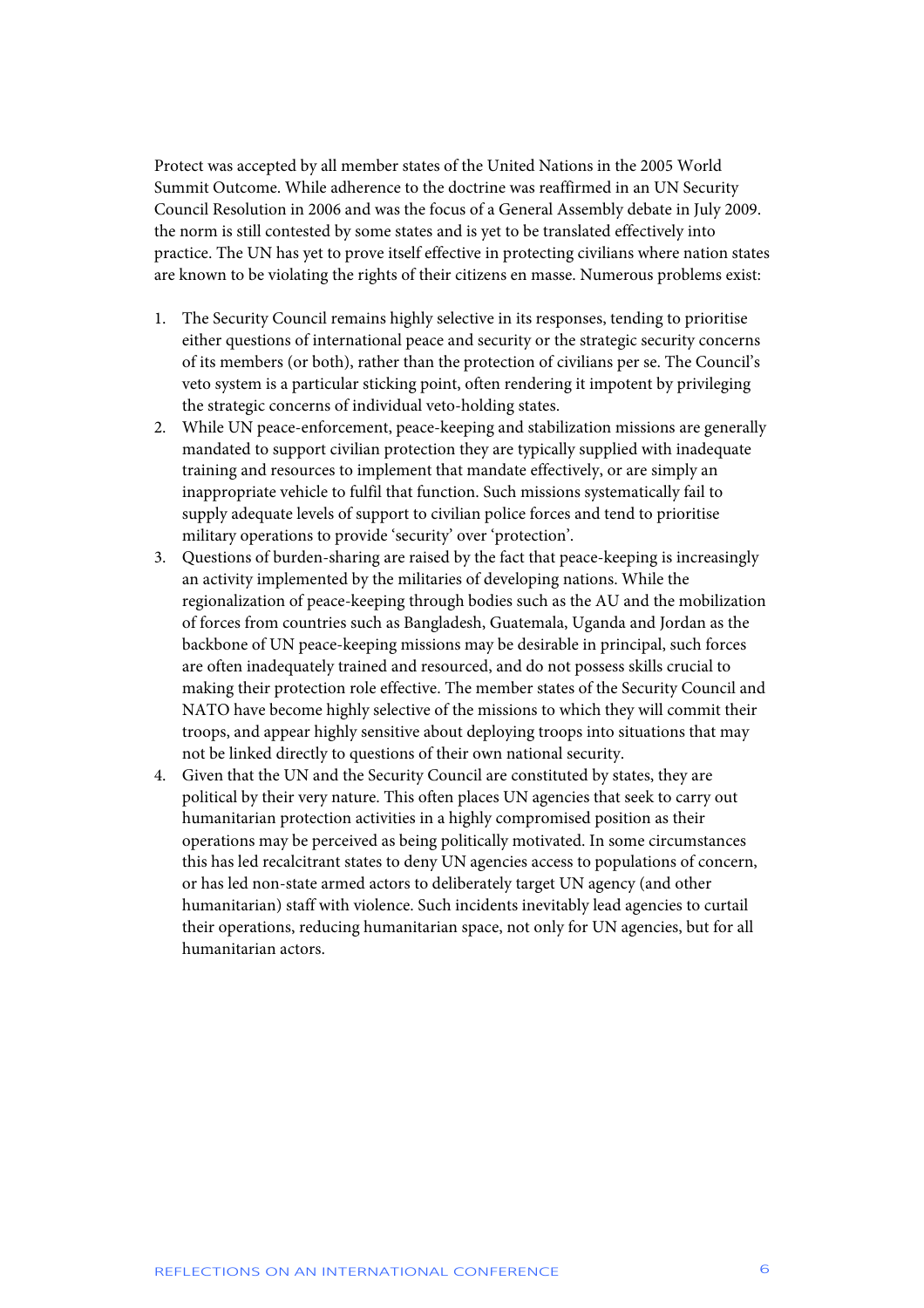### **Difficult environments**

Over the past two decades the expansion of humanitarian operations globally has seen humanitarian and human rights practitioners become increasingly subject to threats of insecurity within conflict environments. Similarly, the conflict environments in which they now work have changed in character as geopolitical relations have shifted and as the nature of contemporary warfare has evolved. The development of global terror networks, the splintered nature of insurgent and terrorist groups, and the complex articulation between armed groups and global criminal networks have produced new conflict systems that pose significant challenges to those seeking to guarantee the protection of civilians.

#### **The challenge of complexity**

The complex and rapidly changing nature of today's conflict systems makes it more difficult than ever for international humanitarian and human rights actors in the field to maintain a detailed understanding of the environment in which they are working. More than ever before, practitioners are operating within asymmetric warfare environments. These are characterised by the existence of a multitude of interlinked insurgent and terrorist organisations articulated with complex commercial, criminal and diaspora networks that operate internationally. Not only do these organisations and networks tend to change rapidly, fragmenting, splintering and reconfiguring as they evolve, but they also tend to operate in the shadows and beyond the law.

Such conditions make it supremely difficult for international humanitarian and human rights actors to understand and adapt the environment in which they operate. In addition internal bureaucracies, inadequate funding, short-term planning, a lack of local expertise within international cadres, poor access to non-state actors and a lack of adequate tools for responsive data collection and analysis, all contribute to a situation in which many organisations operate with insufficient knowledge to design and implement protection programmes that can both take into account the specificities of today's complex conflict systems, and respond to their rapidly evolving nature. As such, there is an urgent need for NGOs, international organisations and states to invest in the development of innovative systems for gathering and analysing information about these conflicts, with a view to informing protection programming.

#### **Engaging with non-state armed groups**

Conventional approaches to the protection of civilians in conflict and crisis are rooted within a legal and normative framework that assumes the primacy of the nation state, both as belligerent and as the agent primarily responsible for the protection of civilians. The majority of the international legal instruments that pertain to the protection of civilians within armed conflict are targeted at the state and while some effort has been made in recent years to explore the broader applicability of international humanitarian and human rights law to non-state belligerents operating within situations of internal conflict, the practical mechanisms that exist either for ensuring that non-state actors comply with the law, or for holding them to account for abuses against it, are neither well developed nor effective.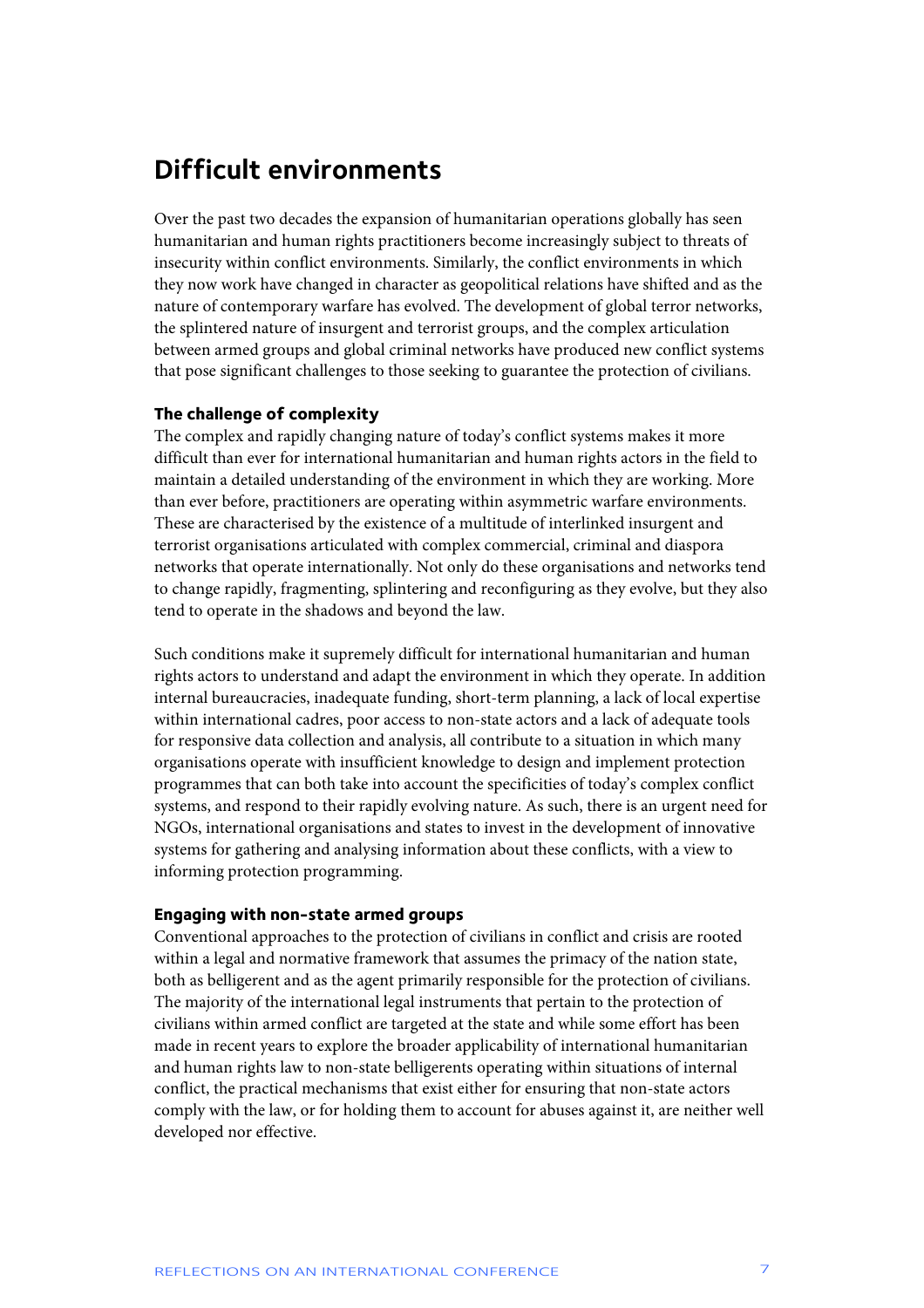This situation begs a challenging question: how can humanitarian actors engage more effectively with non-state belligerents to prevent abuses in the first place? Many humanitarians working on protection programmes focus their attention on trying to influence the practices of states and international organisations, either because they consider these actors to be the final arbiters of civilian protection, or because they assume non-state actors to be inaccessible, or because the consider engagement with non-state actors to be ethically or politically compromising. New conceptual analyses, legal frameworks and practical methods are needed that can take into account the realities of today's asymmetric conflict systems and which can enable protection practitioners to engage more proactively with non-state actors in the field. Work currently being developed by agencies in the DRC to sensitize non-state armed groups on child protection and gender based violence may provide a model for such approaches.

#### **Risk aversion**

The highly politicized and criminalized nature of contemporary conflict systems has produced an environment in which humanitarian and human rights practitioners have become targets of violence to an unprecedented degree. The escalation in the intensity of such violent attacks over the course of the past decade has led many international agencies to assume highly risk-averse strategies of intervention, often adopting radical new methodologies, such as 'remote-control programming', to reduce the exposure of international staff in particular to such threats.

While such programmes may allow agencies to maintain a semblance of operational capability in very difficult environments, they are rarely able to achieve their objectives effectively, especially insofar as protection programming is concerned. Security threats may also mean that protection operations in the most difficult environments (e.g. Somalia and Afghanistan) are often reduced simply to the collation of data on human rights abuses and to the release of situation reports that denounce the actions of alleged perpetrators and advocate for more robust action to be taken by individual states and multilateral bodies.

Thus, in many locations where strong field-based protection programming is most urgently needed, international protection actors are notably absent. This dilemma must be addressed creatively and urgently through the development of better tools for understanding the real risks and vulnerabilities of agency staff, for understanding and engaging with all military and political actors while remaining compliant with humanitarian principles, and for reducing the culture of risk-aversion currently dominant within many humanitarian organisations.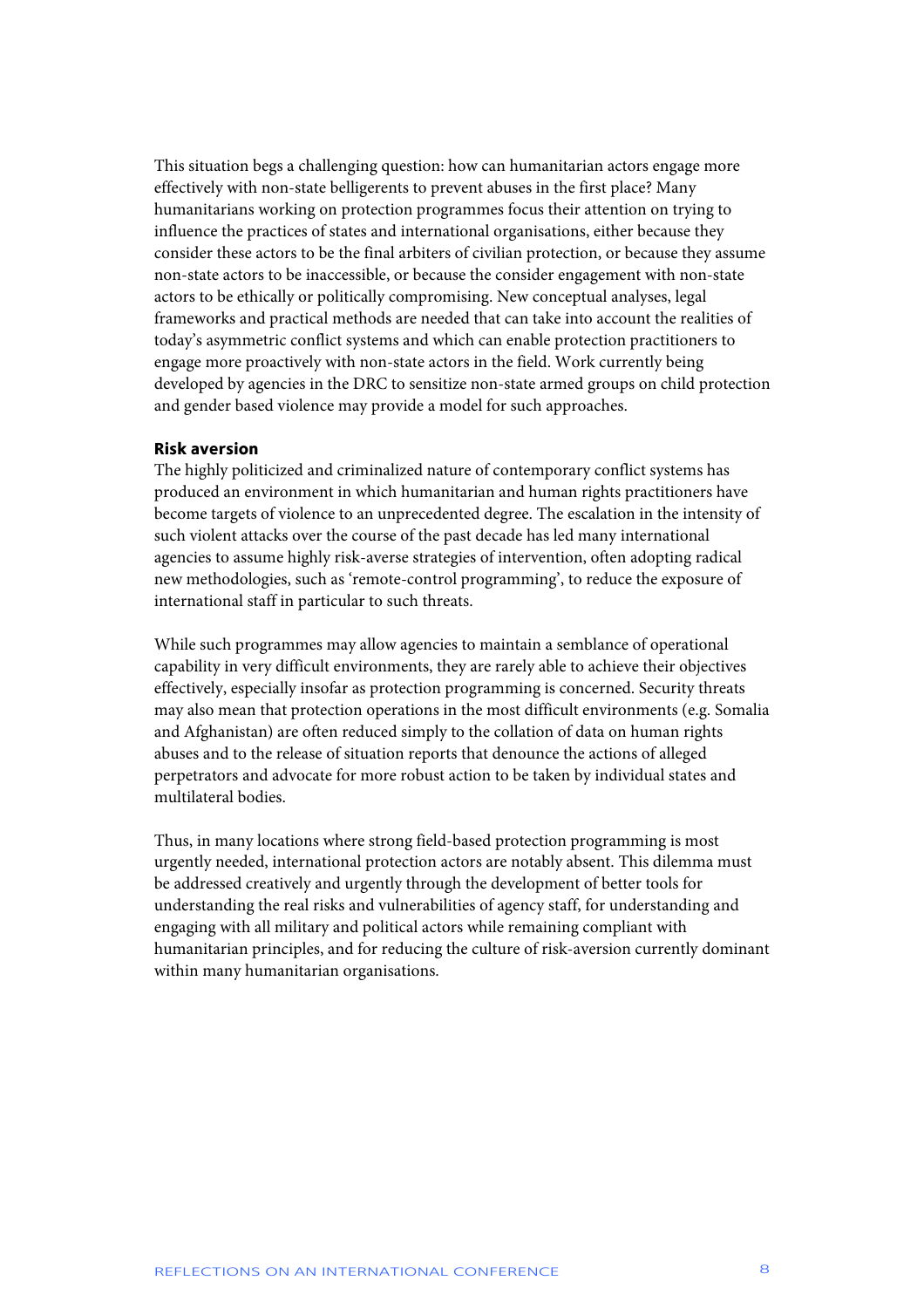### **Effective protection**

The basic aim of humanitarian protection operations is to protect civilians from the abuse of their fundamental rights during times of conflict and emergency. As such, some humanitarian agencies are considering how to prevent such abuses from happening in the first place. More often than not, however, protection programmes do not act directly to protect people from harm. Rather, they tend to focus on palliation, through the delivery of traditional relief activities such as the food distribution, water and sanitation, shelter and healthcare, or on advocacy, through the collation of data on actual abuses and the publishing of reports and recommendations for action.

While such activities can contribute valuably to the overall protection of women, men and children in an indirect fashion, some academics and practitioners have argued that they serve the fundamental aim of directly preventing abuses in very limited ways, and may actually lead protection practitioners into situations where they are reduced merely to cataloguing instances of the 'well-fed dead', the 'well-fed raped' and the 'well-fed harassed and intimidated'. Such arguments present a controversial challenge to the humanitarian community, forcing it to look behind the 'fig-leaf' of protection-discourse to examine what really constitutes effective protection.

### **A focus on activities rather than outcomes**

Much of the language of humanitarian protection focuses upon the activities of practitioners themselves, rather than the concrete objectives sought, i.e. the actual prevention of abuses and atrocities. This tendency is reflected in the way many humanitarian protection programmes are designed, implemented, monitored and evaluated. Such programmes often fail to undertake rigorous baseline analyses of the protection environment, either due to insecurity and a lack of access, or due to a lack of adequate tools, resources and time to do the job effectively.

As a result they are often unable to report the impact of their activities in a robustly verifiable manner, either in terms of an actual reduction in threats and vulnerabilities, or of an actual increase in population safety. Rather, these programmes are often forced to report their outcomes in terms of a catalogue of activities implemented, the impacts of which are generally surmised from a combination of anecdotal evidence, proxy indicators and a general analysis of security trends overall. The unfortunate result is that a very high level of uncertainty exists about whether or not any particular form of protection programming actually contributes to the protection of civilians or not.

### **The question of safety**

Once again a key problem lies with the manner in which 'protection' is conceived. Numerous studies have shown that the primary need/demand of conflict-affected communities is safety from violence and abuse. Taken in these terms 'protection' becomes almost indistinguishable from the provision of physical security. In framing 'protection' in terms of "all activities aimed at obtaining full respect for the rights of the individual", however, the humanitarian perspective succeeds in broadening the possible sphere of 'protection' so wide as to become almost meaningless. If any activity framed within a rights-based approach can be described as 'protection' then those implementing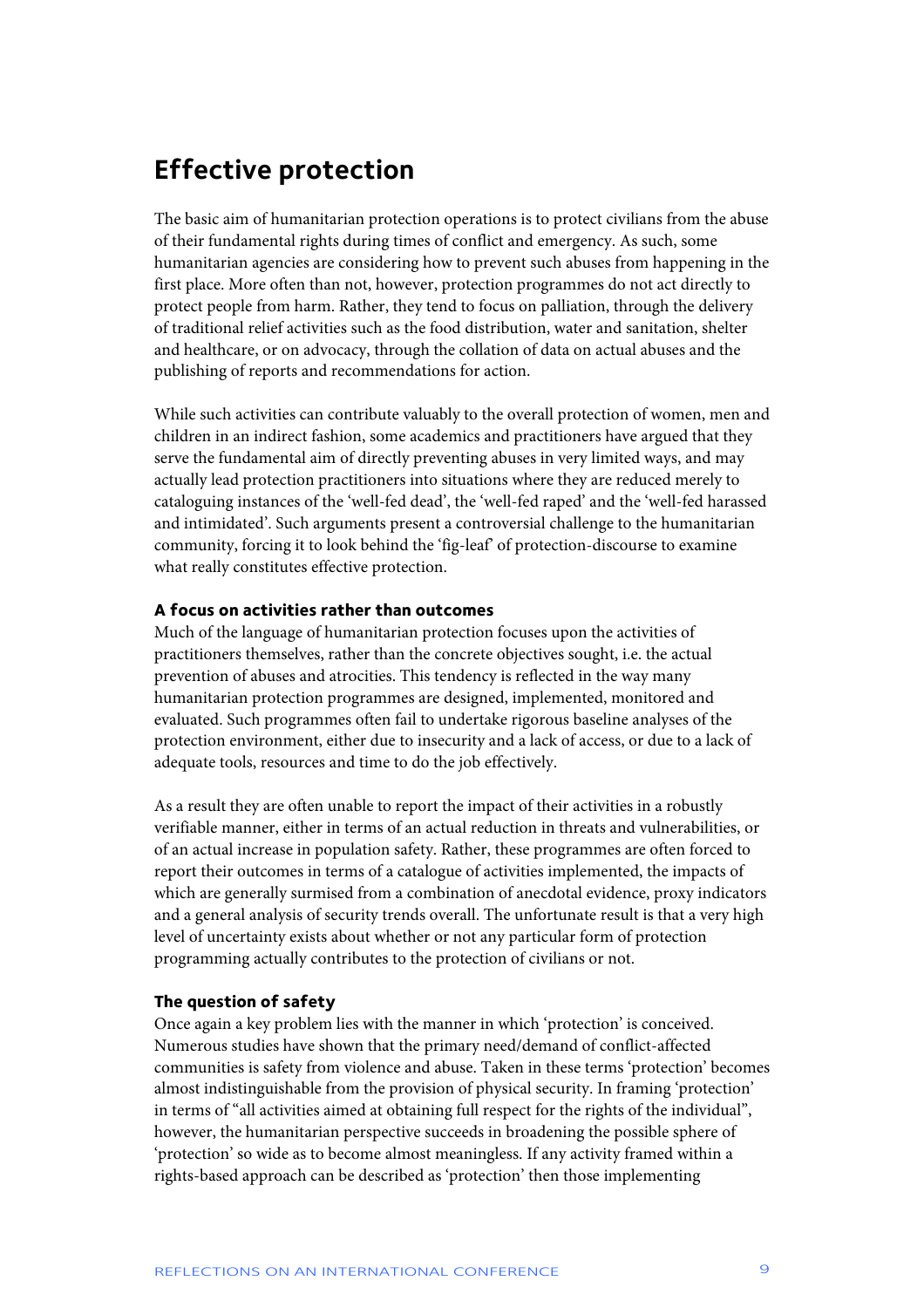'protection' programmes may do so ad infinitum without achieving any meaningful impact upon the actual, measurable, safety of populations. By focusing on filling the 'protection gap' rather than directly preventing violence and abuse humanitarians may find that their programmes are little more protective than 'the emperor's new clothes'.

### **A need to limit aspirations?**

Thus, the serious question is raised of whether or not the time is ripe for humanitarians to consider limiting their aspirations with regard to protection. Should protection continue to be little more than a lofty ideal that bears only a slight relation to the actual outcomes of protection programmes, or should it be refined and limited to configure more coherently with the actual outcomes that the activities of humanitarian and human rights practitioners can reasonably expect to achieve?

This is not merely an academic question, for the establishment of a more refined, more focused definition of protection could be invaluable in guiding practitioners and policy makers in developing, on the one hand, new operational techniques that contribute more directly to achieving the physical safety of people affected by conflict, and on the other hand, new tools and methodologies for establishing the impact of protection programmes in robust and verifiable ways.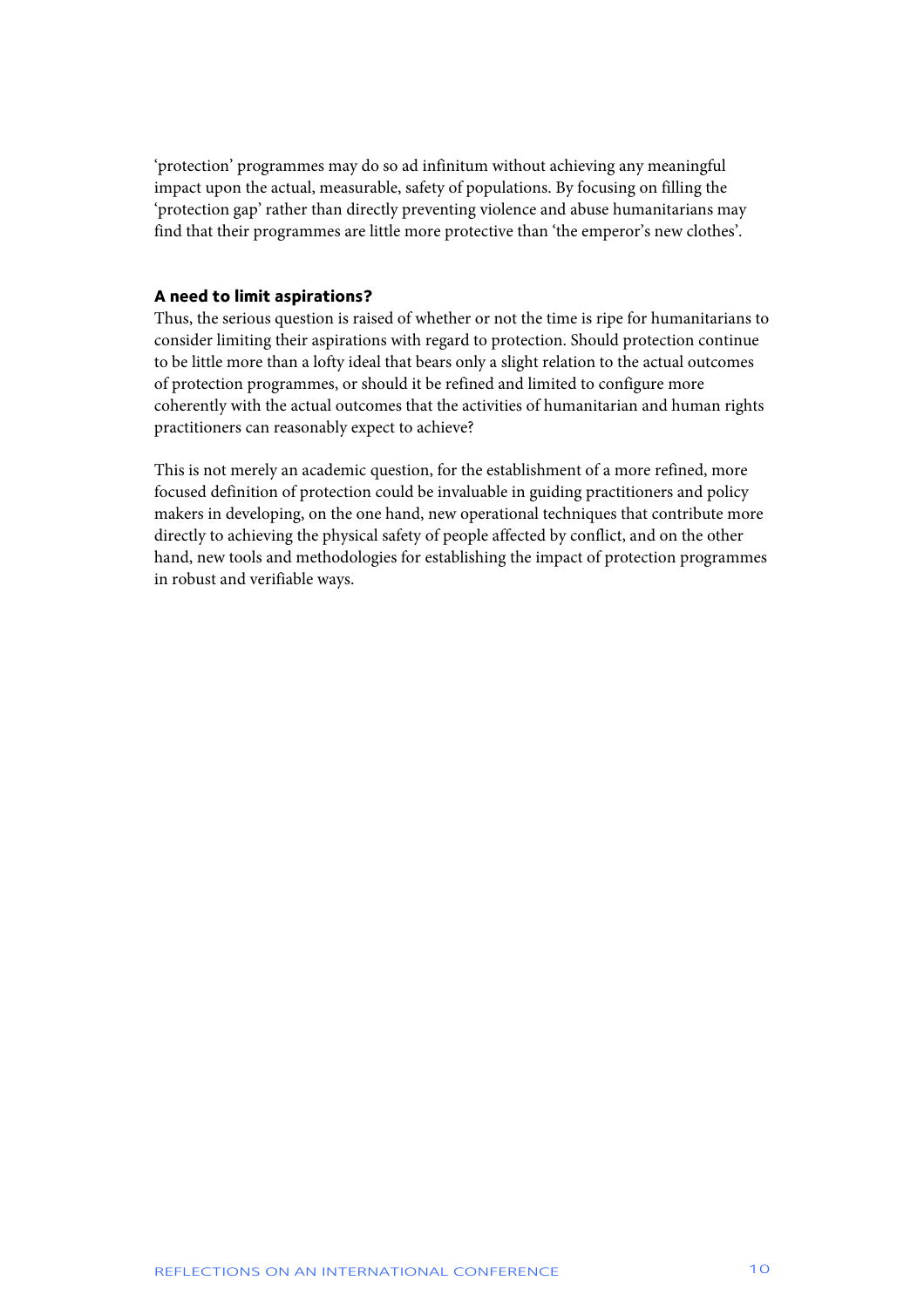## **Civilian perspectives**

A central question in the debate over the effectiveness of humanitarian protection programming asks how practitioners can design programmes that incorporate the perspectives, conceptions, needs, and desires of conflict affected people more effectively to support and reinforce their own coping strategies and capacities. While the importance of implementing humanitarian programmes in a manner that is participatory as well as gender- and age-sensitive has become received wisdom over the course of the past twenty years, the reality is that actual humanitarian operations often either fail to incorporate such approaches, or do so in a manner that is little more than cursory.

In many cases such failures are not the result of ignorance, or of a lack of technical guidelines and standards. Rather they are the result of factors such as:

- 1. Insecurity, which may restrict the type of access to communities that is needed to implement participatory approaches effectively;
- 2. Organisational culture, which may encourage staff to prioritize income generation from institutional donors, thereby shifting the operational focus to activity implementation and budget expenditure rather than programme quality and impact, or which may foster a patronizing attitude towards 'beneficiaries';
- 3. Short-term project cycles, which may militate against implementation methodologies that require a significant investment of time in community consultation;
- 4. Rapid staff turnover, which often causes programmes to suffer both from a lack of local expertise in management cadres and a tendency to reinvent the wheel on an annual basis;
- 5. Lack of adequate funding for 'soft' activities such as participatory programme planning, monitoring and evaluation.

While such constraints are faced in all sectors of humanitarian programming, much protection work relies for its success upon a significant investment of time and money into 'soft' activities with stakeholders and beneficiaries. Thus it is imperative that organisations implementing protection activities address the internal issues that militate against effective participatory programming actively and with clear commitment. Similarly, donors seeking to support effective protection programming must ensure that they are more willing to pay for 'soft' activities that may not be so easily measured in terms of outputs of very short run concrete relief activities, and should also consider longer term funding arrangements for protection activities that can allow for consistent and concerted approaches to building meaningful beneficiary participation.

### **Addressing root causes**

In terms of improving technical approaches to protection delivery a key question concerns the importance of incorporating the perspectives of beneficiaries. As already noted, the human-rights based approach that frames protection as "all activities aimed at obtaining full respect for the rights of the individual" has the potential to be diffuse and aspirational rather than focused and concrete. It also has the potential for framing protection programmes in such a way that they do not place the direct prevention of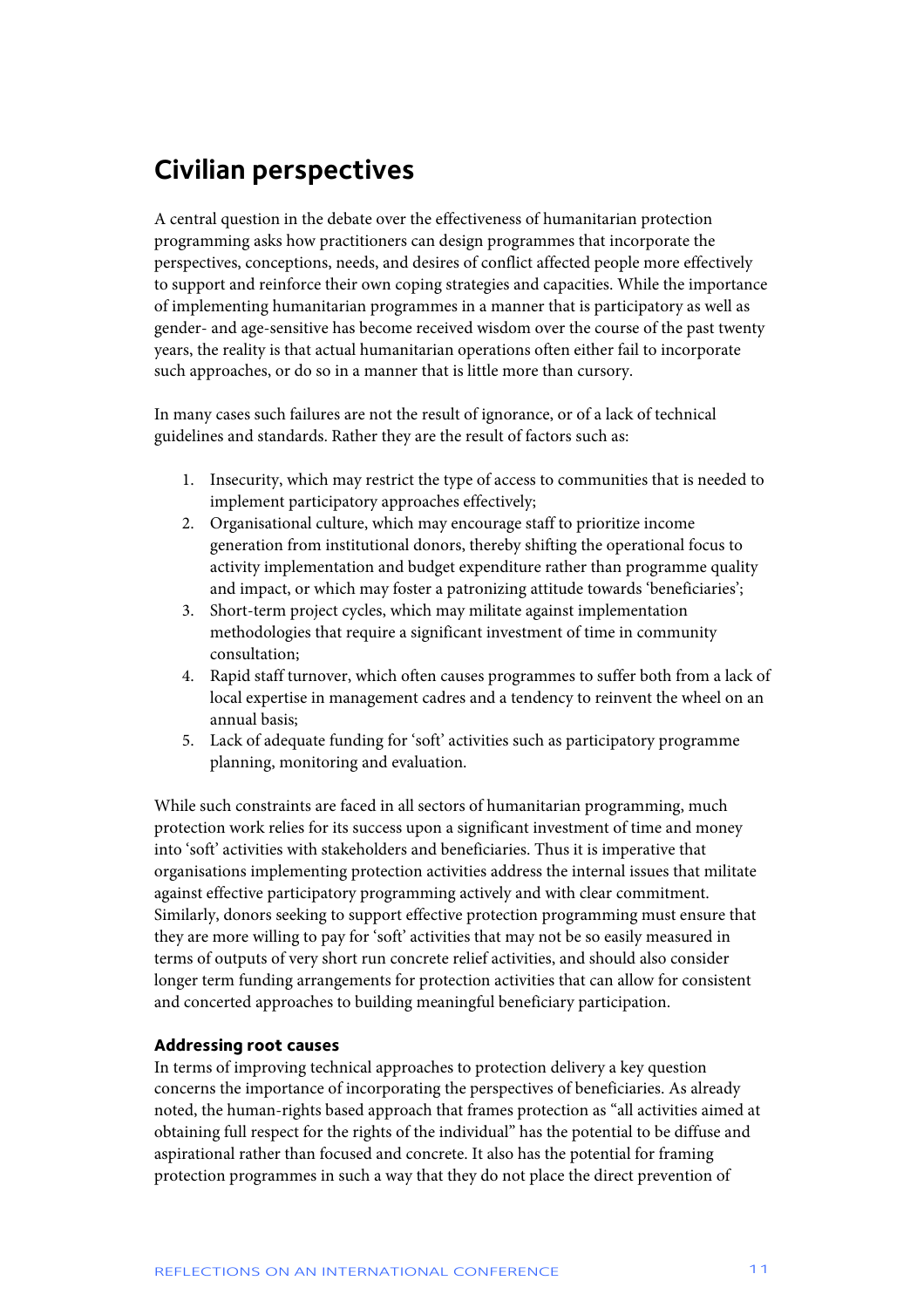harm or abuse at the centre of their operational equation. As such, while the perspectives and objectives of humanitarian practitioners may be ethically and legally sound in their own terms, they may bear little relation to those of the women, children and men that they seek to protect within a particular context.

This is particularly the case where inadequate information has been gathered about the causes of protection threats, or where inadequate effort has been made to incorporate beneficiary perspectives meaningfully into needs assessment, programme design and implementation, or where the political environment either militates against participatory approaches or incentivises organisations to implement activities that do not directly address the status quo. In such cases the failure to prioritize beneficiary perspectives and demands may produce perverse protection outcomes, and there are numerous examples of projects and programmes, designed and implemented by well-meaning practitioners, that not only actively fail to address the direct causes of violence and abuse that have been identified by those affected, but may even support and reinforce the status quo that produces violence and abuse in the first place.

### **Civilian coping and resilience**

One approach that may help to address these problems is for humanitarian protection programmes to actively support and reinforce the coping strategies and capacities of conflict and crisis affected people themselves. This approach emerges from the line of thought that acknowledges the fact that the vast majority of conflict-affected people not only lie beyond the reach of humanitarian and human rights actors, but are typically the first and last providers of their own protection.

Practical approaches to supporting community-based protection strategies are currently being developed by agencies such as ActionAid, Church World Service, and the International Rescue Committee (IRC). These approaches aim to strengthen and support local protection networks and coping strategies more effectively, to reduce exposure to risks and actively prevent and respond to abuse through a variety of methods that include: identifying and analysing protection problems, developing individual and communal protection strategies, training and resource distribution. Such thinking is a welcome and necessary innovation for bridging the 'deadly juncture' between the concrete protection needs of conflict-affected communities and the limits of what international humanitarian agencies can achieve.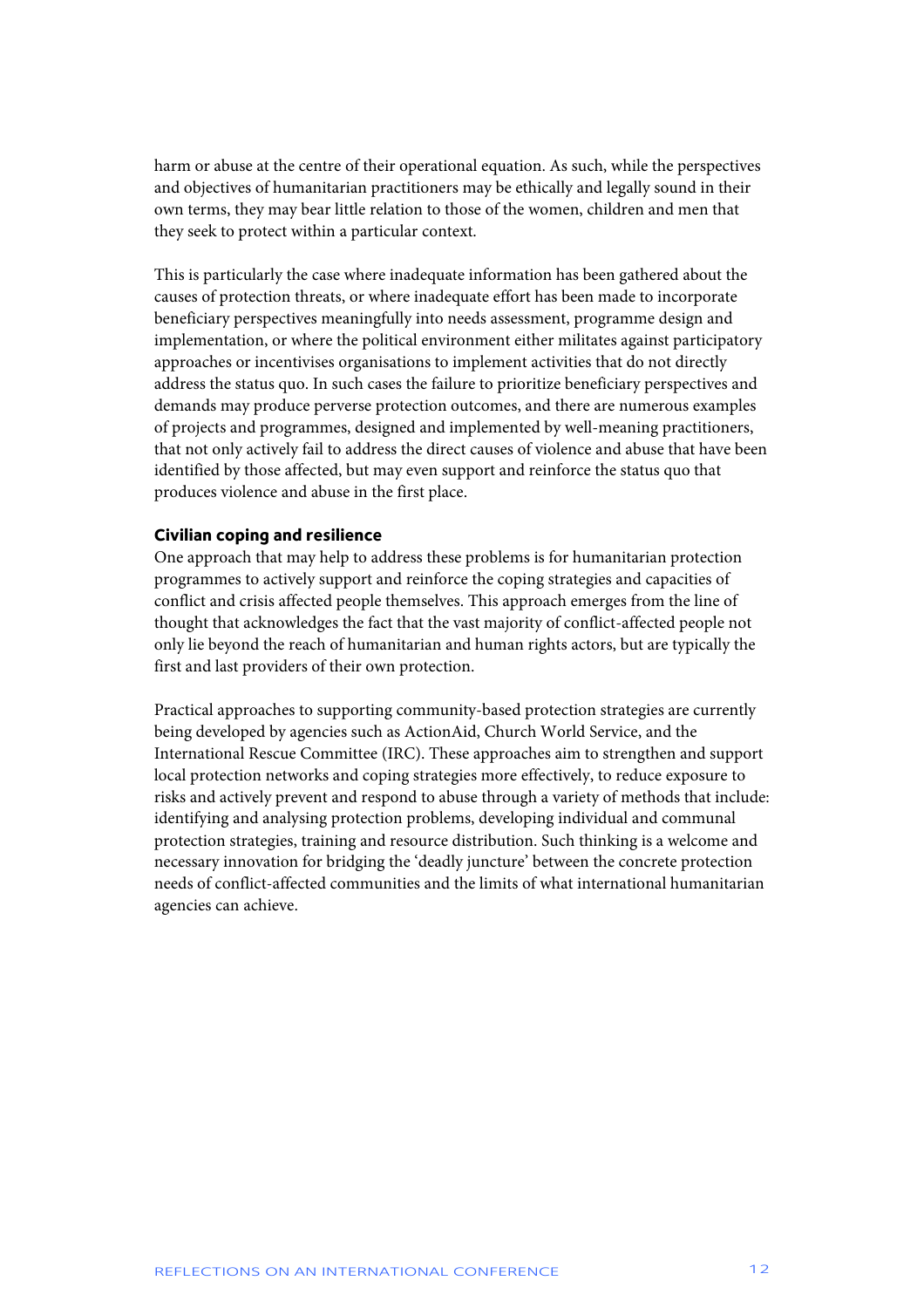### **Protection in practice**

### **The protection spectrum**

As the number of agencies working on protection has proliferated, so have the variety of approaches taken to implementing protection programmes. While many agencies have developed approaches to protection that cohere with their particular mandates, organisational cultures, policies and priorities, coordinating and collaborative bodies such as the Sphere Project, the Active Learning Network for Accountability and Performance in Humanitarian Action (ALNAP), the Inter-Agency Standing Committee (IASC) and the Global Protection Cluster Working Group have also developed mutual standards and guidelines that recommend best practice for the wider humanitarian sector.

While these approaches all share a commitment to securing respect for the fundamental rights of those affected by conflict and crisis, they exhibit significant diversity in the means they use to achieve that end. Broadly speaking, this diversity relates to where the particular approaches fall upon a spectrum defined by the modes of action that they actually use to reduce both the threats that civilians face and their vulnerability to them.

At one end of this spectrum human rights agencies like Amnesty International and Human Rights Watch tend to focus on cataloguing and reporting abuses against civilians, advocating publicly for adherence to the law by belligerents, and working towards the prosecution of perpetrators. At the other end, agencies such as ICRC focus on monitoring, private diplomacy and practical relief delivery, rejecting public advocacy lest it politicize their humanitarian status and negatively effect on their ability to operate.

Other agencies fall at various points along this spectrum according to how they combine the various modes of action that they use. Oxfam GB, for instance, has developed a protection strategy that combines practical protection-specific activities with basic relief delivery and a strong commitment to advocacy at national, regional and global scales. Médecins Sans Frontières (MSF), on the other hand, avoids protection-specific activities, focusing upon the delivery of medical and basic services, while taking a limited approach to advocacy by 'bearing witness' to abuses through témoignage.

#### **The mainstreaming debate**

A debate central to the development of these differing approaches has concerned the extent to which protection should be 'mainstreamed' into regular relief activities. Agency perspectives differ widely, from those that consider themselves protection specialists to those who consider protection to be an integral component of all humanitarian relief activities. Some humanitarian workers argue, for instance, that taking the safety of beneficiary populations into account when planning regular relief activities constitutes effective protection work. Critics of this approach, on the other hand, argue that it represents little more than responsible programming in line with the principle of 'do no harm' and that protection programming should include activities that are designed and implemented specifically with the protection of civilians as their final objective. The reality, however, is that protection activities tend to be included within more general relief programmes on a more or less ad hoc basis, often depending upon the knowledge and interest of individuals.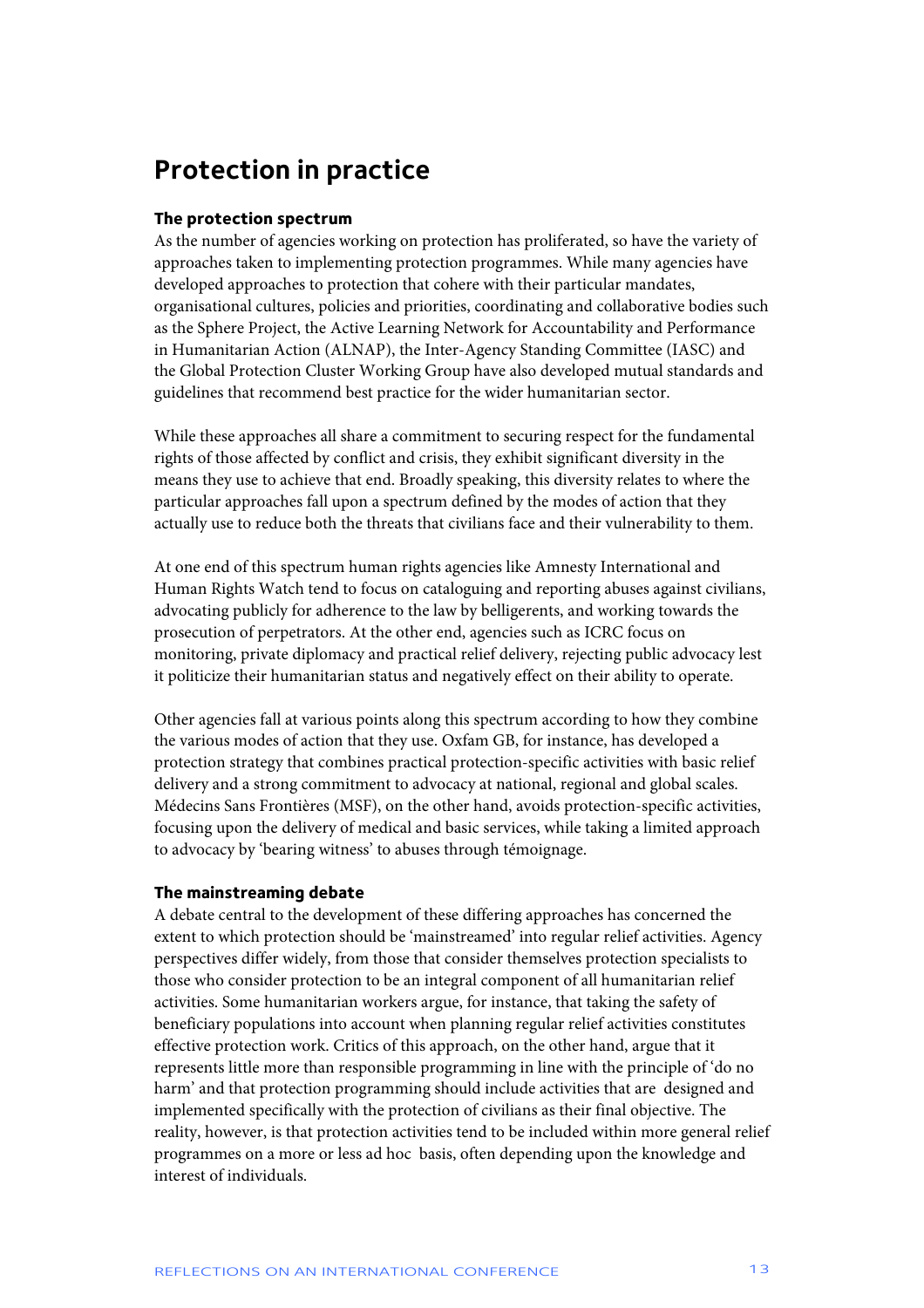As such, the mainstreaming debate continues and is unlikely to reach a definitive conclusion for as long as agencies pursue individual organisational agendas and interpret protection in their own way. The protection sector, therefore, is a broad church in which multiple practices act either in parallel, in opposition or in concord with one another. This brings both strengths and weaknesses: strengths, in that it allows multiple approaches to be sheltered beneath the protection umbrella, bringing variety and sophistication to protection work and allowing for multi-pronged protection interventions by multiple agencies at a variety of scales that can take advantage of the synergies that can exist between different approaches; weaknesses, in that it has fostered much greater complexity, which can produce inconsistency, poor coordination, gaps, duplication and lack of clarity to such an extent that the protection sector sometimes appears to be "full of sound and fury, signifying nothing".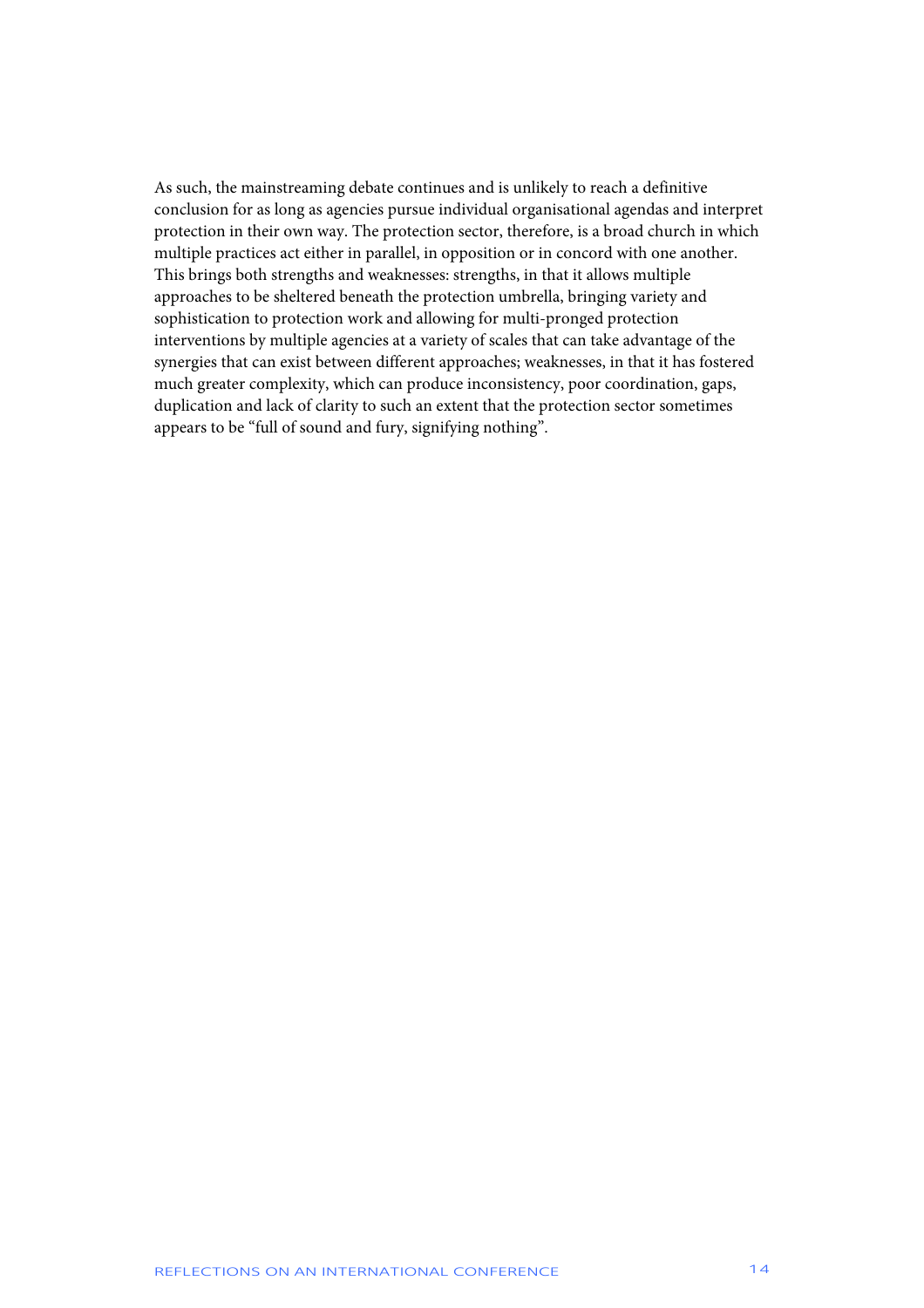### **Standards and accountability**

Given the wide range of approaches that the protection sector incorporates, how best can it guarantee the quality of the protection work being done? Clearly, there is a need for standards and guidelines of some kind that can be used to hold humanitarian actors to account for the protection work that they do, but given the range of approaches taken, and the variety of conceptual and ethical perspectives held, developing them is a complex and delicate task.

Recent years have seen a number of attempts to produce such standards: in 2008 an interagency group in Australia developed the Minimum Agency Standards for Incorporating Protection into Humanitarian Response;<sup>2</sup> the Sphere Project is currently being revised and will incorporate more robust minimum standards on protection; over the past year the ICRC has also led an inter-agency consultation to define Professional Standards for Protection Work Carried Out by Humanitarian and Human Rights Actors in Armed Conflict and Other Situations of Violence<sup>3</sup>. While the first two initiatives were based upon relatively specific approaches to protection, the ICRC has sought to establish common standards based upon overarching principles and fundamental elements that can apply to all humanitarian and human rights actors doing protection work.

### **Questions of data**

j

This is a valuable and useful development which provides clearly elaborated standards for protection operations, including standards around the need for rigorous assessment of needs, monitoring and evaluation with a view to establishing the effectiveness of protection activities and to holding agencies accountable for their actions. What is lacking however, is any robust methodology for generating the data necessary to perform these functions. Thus, while it is beyond question that protection programmes should be based upon careful analysis of protection concerns, linked to an analysis of the causes and consequences of violence, and that the effectiveness of protection interventions should be evaluated both against operational objectives and the broader context, the tools are not yet available to do this effectively.

There are numerous difficulties associated with these issues, many of which emerge from the nature of protection work itself. As the ICRC notes, protection activities often aim to produce behavioural change among those committing abuses against civilians in an effort to produce an end to those abuses. Establishing whether or not such a change has taken place, and attributing such a change to the protection interventions of humanitarian actors is phenomenally challenging. In particular, establishing a baseline against which to measure outcomes and impacts is very difficult. Identifying and measuring an actual protection outcome even more so. As such, there is an urgent need for agencies, donors and academic researchers to establish a concrete, collaborative process to develop effective methods and tools that field practitioners can use to generate such data simply, cost effectively and flexibly.

<sup>2</sup> The group included Caritas Australia, CARE Australia, Oxfam Australia and World Vision Australia. <sup>3</sup> The group included ICRC, OHCHR, Amnesty International, Jesuit Refuge Services, InterAction, MSF Netherlands, HPG, DFID, ICVA, UNHCR.